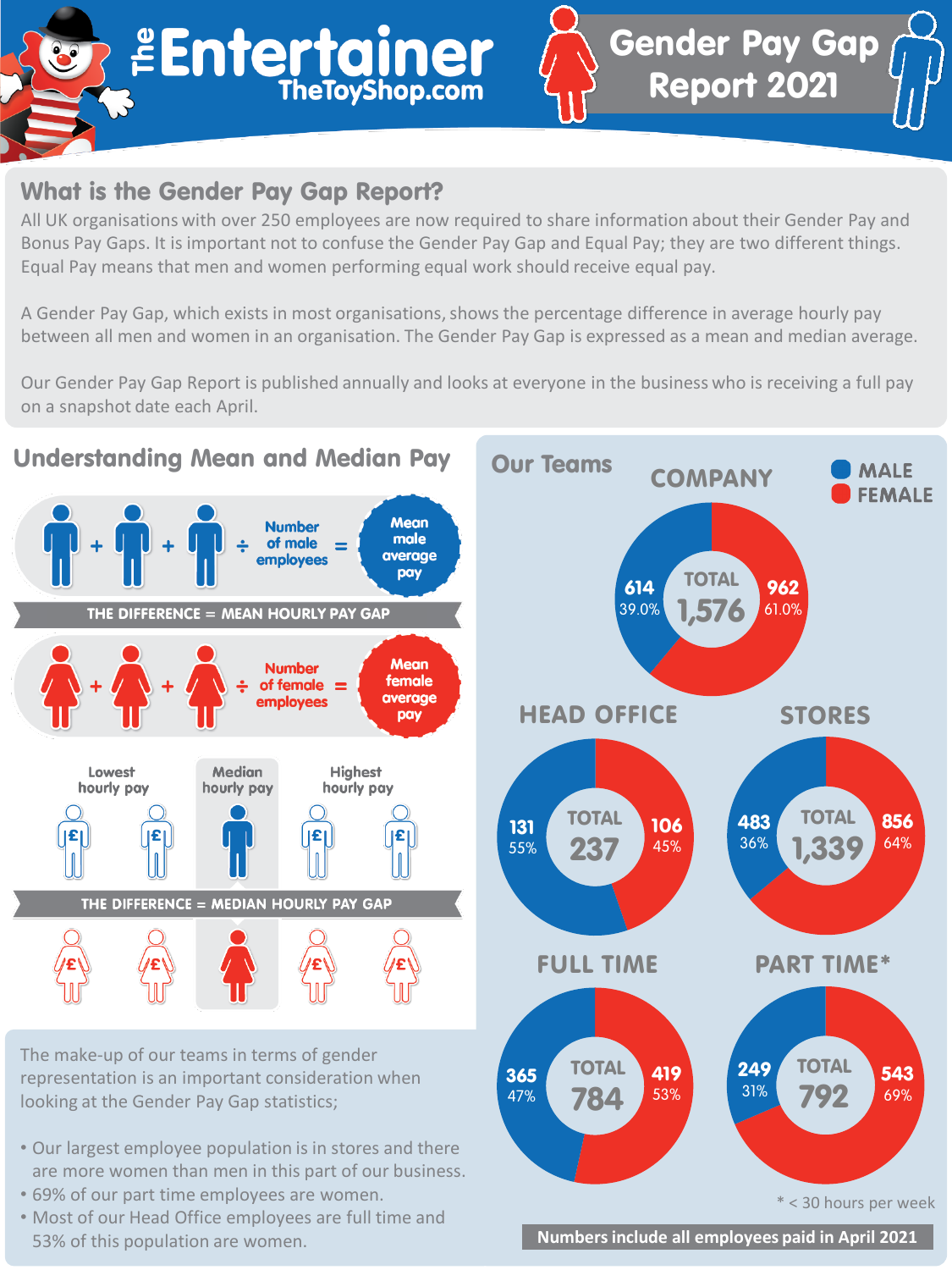

## Our Pay Gap Statistics

Our report is based on employees employed as of 5th April 2021 and receiving full pay. In April 2021 the UK was in a nation-wide lockdown due to Covid, as a result the majority of our employees were on furlough and not receiving their full pay. Based on guidance issued by the Government Equalities Office, employees on furlough leave under the Coronavirus Job Retention Scheme on the date of the report had to be excluded.

Only 235 employees of our 1567 population were on full pay in April 2021, so we know that this report does not reflect the true Gender Pay gap in the Company. In previous years we would normally be reporting on 80- 85% of our workforce, but this report only looks at 15%, the majority of whom were either working in our online teams, essential support roles in Head Office or new starters that were not eligible for the furlough scheme.

|  |       | <b>PAY QUARTILES</b>         |       |
|--|-------|------------------------------|-------|
|  | 29.3% | <b>Top Quartile</b>          | 70.7% |
|  | 42.4% | <b>Upper Middle Quartile</b> | 57.6% |
|  | 50.8% | <b>Lower Middle Quartile</b> | 49.2% |
|  | 62.7% | <b>Lower Quartile</b>        | 37.3% |



Gender Pay Gap

Report 2021

85% of our workforce are based in our stores, however only 84 of them were eligible for assessment as the rest of them were on furlough as our stores were closed.

**MEAN PAY GAP** 

**Sales Team**  $-11.3%$ 

**Store Management**  $2.3%$ 

Our Bonus Pay Gap Statistics



**MEAN** 

### **RECEIVING BONUS**



In 2021 there was no company wide Profit Related Bonus (PRB) payment made to any employees, which can be seen in the proportion of men and women receiving a bonus which, as you can see, was very low overall last year.